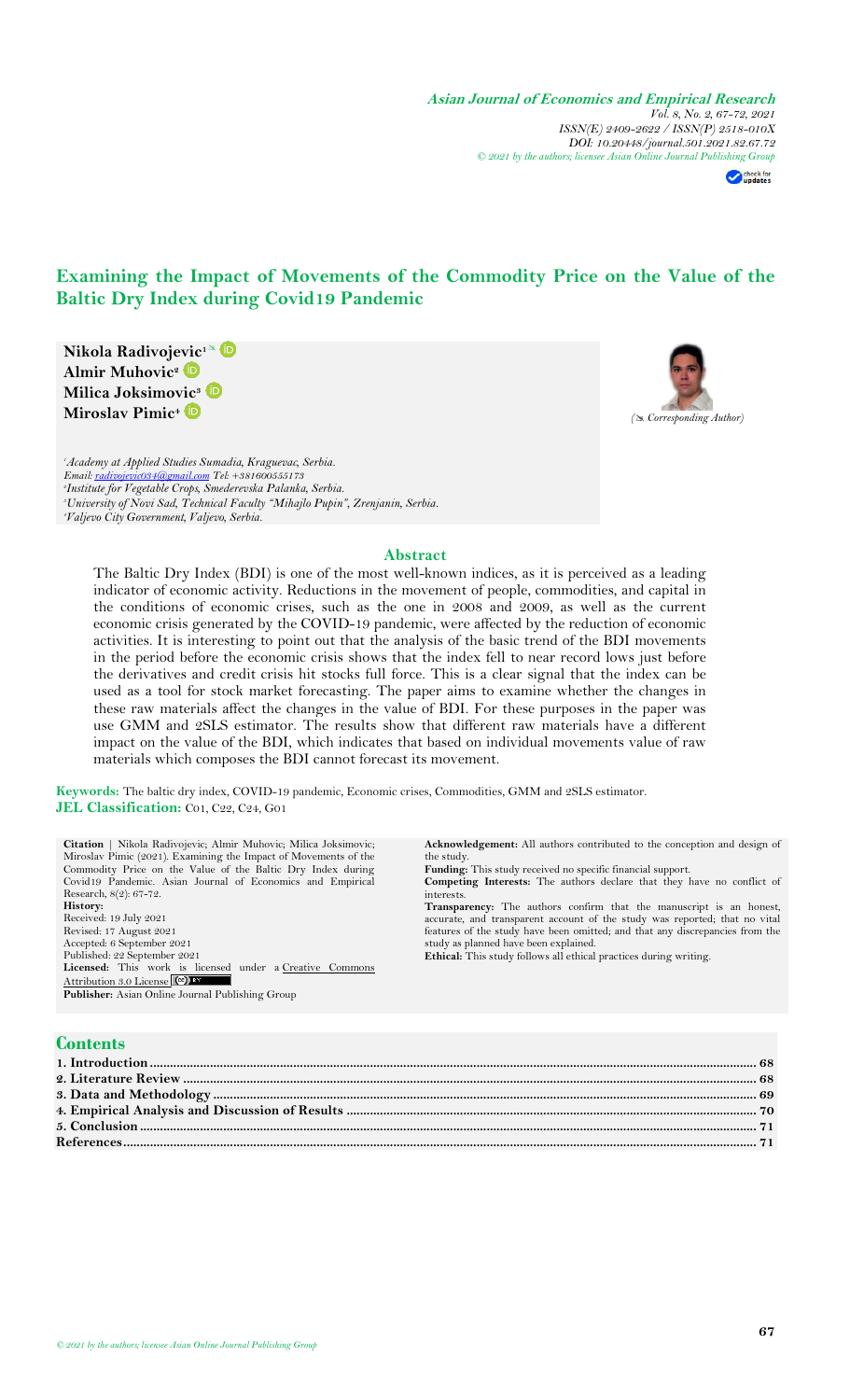#### **Contribution of this paper to the literature**

This study contributes to the existing literature by revealing that different raw materials have a different impact on the value of the BDI, which indicates that based on individual movements the value of raw materials which composes the BDI cannot forecast its movement.

### <span id="page-1-0"></span>**1. Introduction**

The Baltic Dry Index (BDI) is one of the most well-known indexes, as it is perceived as a leading indicator of economic activity. The reason for this lies in the fact that it reflects changes in supply and demand for imported raw materials used in manufacturing. For that reason, the prevailing view in professional and academic circles is that changes in values of this index are a good indicator of future global economic activities [\(Faqin & Sim, 2013\)](#page-4-2). Although it should be noted that the BDI is not the only dry bulk index available; it derives its popularity from the fact that is the most comprehensive index (for details see Precision trading systems, 2013). Additionally, it derives its popularity from the fact that real-time indicator that is difficult to manipulate, since it is driven by clear forces of supply and demand [\(Hassan, Sanchez, & Yu, 2011\)](#page-4-3).

The BDI is defined as a daily weighted average freight price to ship raw materials across the globe to be used in the production process. Therefore, it incorporates aspects of the future economic activity and thus has the characteristics of a leading economic indicator [\(Papailias, Thomakos, & Liu, 2017\)](#page-5-0).

More precisely, the BDI is a benchmark for the price of moving the major raw materials by sea. In other words, it is an index that measures changes in the cost of transporting various raw materials, which is transported by sea. The creator of the index, the Baltic Stock Exchange based in London, describes it as the index of average prices paid for the transport of dry bulk materials for 26 different shipping routes carrying coal, iron ore, grains, and many other commodities. It consists of three sub-indices: Capesize, Panamax and Supramax. They measure different sizes of dry bulk carriers or merchant ships.

Given the above, it is not surprising that this index is often referred to as a shipping and trade index. The basic characteristic of the index is reflected in high volatility. Numerous researches testify to this. There are several reasons for this. The first is that the supply of large carriers by sea is quite small with long lead times and high production costs, while on the other hand, the demand for the transport of raw materials is determined by the level of economic activity, which is ultimately determined by the price of raw materials and their supply and demand. Hence, the volatility of the raw material market also affects the volatility of this index.

Reductions in the movement of people, goods and capital in the conditions of economic crises, such as the one in 2008 and 2009, as well as the current economic crisis generated by the COVID-19 pandemic, were affected by the reduction of economic activities. It is interesting to point out that the analysis of the basic trend of the BDI movements in the period before the economic crisis shows that the index fell to near record lows just before the derivatives and credit crisis hit stocks full force (see [UNCTAD \(2009\)](#page-5-1)). This is a clear signal that the index can be used as a tool for stock market forecasting. The decrease in economic activity affects the increase in price volatility in the commodity market. Price volatility is the main characteristic of commodity markets. The reasons for commodity price volatility differ by commodity and may change over the course of time. But in general, low shortterm elasticities of supply and demand cause any shock to production or consumption to translate into significant price fluctuations [\(Mayer, 2010\)](#page-5-2). The outbreak of COVID-19 has been accompanied by widespread declines in global commodity prices [\(Bank, 2020\)](#page-4-4). In such conditions, it is expected that these changes affect the decrease in the value of BDI. In order to examine whether the changes in these raw materials affect the changes in the value of BDI, and to what extent they affect, the paper analyzes the impact of changes in the value of basic raw materials on the change in the value of the BDI. In other words, the aim of the paper is to examine the relationship between the BDI and the major raw materials, whose freight price enters the calculation of the BDI.

The paper is structured as follows. The first part of the paper is of introductory character. The second part of the paper gives an overview of the most significant empirical researches which deal whit this issue and presents the results of previous research in this field. The third part of the paper provides a brief description of the analyzed data and the methodology used. In the next sector, the results were presented, analyzed and discussed. The final part of the paper is of a concluding character, and it summarizes the findings and outlines the conclusions of this study.

#### <span id="page-1-1"></span>**2. Literature Review**

In literature there is an abundance of papers dealing with the BDI, that can be classified into two groups: the first group consists of papers which are focusing on the development of more reliable procedures and models to predict changes in freight rates. The development of various models is caused by fact that risk and uncertainty in the shipping market have increased dramatically. It is interesting to note that maritime freight rates fell on average by 50% while global trade increased 400% from 1870 to 1913 [\(Jacks & Pendakur, 2010\)](#page-5-3). The first one who tries to design a good model for forecasting freight rates was [Driehuis \(1970\)](#page-4-5). Similar attempts were made by [Marlow and](#page-5-4)  [Gardner \(1980\)](#page-5-4) and [\(Beenstock & Vergottis, 1989a;](#page-4-6) [Beenstock & Vergottis, 1989b\)](#page-4-7). [Cullinane, Mason, and Cape](#page-4-8)  [\(1999\)](#page-4-8) apply the Box-Jenkins approach to forecast the movements of the Baltic Freight Index (BFI). More recently, [Makridakis, Merikas, Merika, Tsionas, and Izzeldin \(2020\)](#page-5-5) presented a new model for predict changes in freight rates and apply it to the BDI. The findings were reported by them to show that the new model was very successful in forecasting the BDI movement. [Thalassinos, Hanias, Curtis, and Thalassinos \(2013\)](#page-5-6) use the False Nearest Neighbors (FNN) method to forecast the BDI. While [Tsioumas, Papadimitriou, Smirlis, and Zahran \(2017\)](#page-5-7) used a multivariate Vector Autoregressive model with exogenous variables (VARX). [Zeng, Qu, Ng, and Zhao \(2016\)](#page-5-8) developed a new forecasting approach, in literature knows as the Empirical Mode Decomposition (EMD). Their approach is based on Artificial neural networks (ANN). [Geman and Smith \(2012\)](#page-4-9) investigated the BDI and suggested several diffusion models able to capture the unique features of its trajectories, such as large swings and high volatility.

The second group includes the papers which are examining the relationship between the BDI and various microeconomic, macroeconomic indicators and commodities. [Tsioumas and Papadimitriou \(2015\)](#page-5-9) investigate the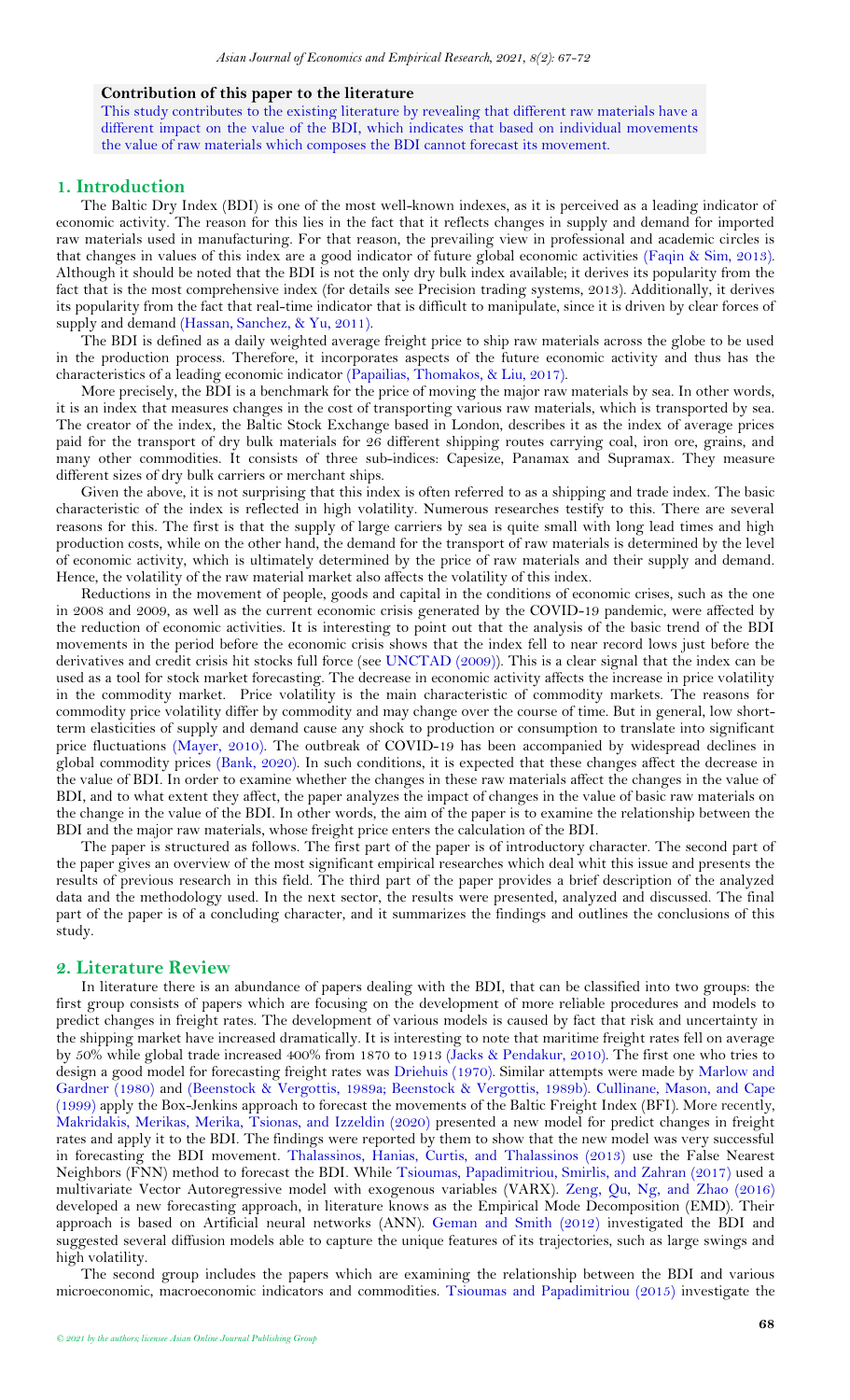lead-lag relationship between China's steel output and various Baltic Exchange indices and conclude that there is a significant causality effect of Chinese steel production on the dry bulk freight market. Similar results were presented by Tsioumas [and Papadimitriou \(2016\)](#page-5-10). Their results provide evidence in favour exist significant causality between certain commodity prices and the freight rates of bulk carriers.

A significant part of these papers focuses on testing the hypothesis that the BDI functions as a signal that promptly responds to crisis effects. These papers focus to analyze the BDI as a supply and demand signal on the stock market. So, [Faqin and Sim \(2013\)](#page-4-2) examined the link between the BDI, as a proxy for trade and income improvements for the 48 least developed countries. Since the trade is endogenous in the determination of income levels, they used the BDI as a proxy for trade and developed a new measure of trade cost as an external source of variation in trade, which in turn is used to construct the within-country estimate of the causal effect that trade has on the income of the least developed countries. They found that a reduction in the BDI has a positive effect on the income of least developed countries through the trade channel. 1% expansion in trade raises GDP per capita by approximately 0.5 percent on average. This estimate is much larger than previously found in the literature and its quantitative significance emphasizes the importance of trade towards the economic development of low income countries [\(Faqin & Sim, 2013\)](#page-4-2). [Papailias et al. \(2017\)](#page-5-0) found that variations in BDI are strongly associated with fluctuations in commodity markets, such as coal, steel, iron, corn, and wheat markets. They also showed that it is possible, by applying trigonometric regression, to improve forecasting in BDI movements, and thus movements at commodity markets. Similar studies were conducted by [Adland and Cullinane \(2005\)](#page-4-10); [Koekebakker, Adland, and](#page-5-11)  [Sødal \(2006\)](#page-5-11) and [Batchelor, Alizadeh, and Visvikis \(2007\)](#page-4-11). They studied the BDI series as a whole rather than analysing the spot or forward rates separately. [Lin and Sim \(2013\)](#page-5-12) examined the relationship between the BDI and trade in Sub-Saharan countries. Also, they investigated the impact of the BDI on the transitory negative income shocks. They found that there is a strong relationship between the BDI and trade and the impact of the BDI on the transitory negative income shocks. The seasonal properties and forecasting in the dry bulk shipping sector were the subject of researches in the studies were conducted by [Cullinane et al. \(1999\)](#page-4-8); Kavussanos [and Alizadeh-M](#page-5-13)  [\(2001\)](#page-5-13) and Kavussanos [and Alizadeh-M \(2002\)](#page-5-14). The results of these authors imply that a considerable proportion of the BDI variation can be predicted by a combination of explanatory factors and the cyclical pattern that exists in the series. [Kavussanos and Nomikos \(1999\)](#page-5-15); Kavussanos [and Visvikis \(2004\)](#page-5-16) studied the relationship between freight futures and spot prices. In the study, they used the VAR and the VECM models. Kavussanos [and Visvikis](#page-5-16)  [\(2004\)](#page-5-16) and [Kavussanos, Visvikis, and Menachof \(2004\)](#page-5-17) utilize co-integration analysis to examine the Forward Freight Agreements (FFA) predictability in the Panamax freight market.

Jurun, Ratković[, and Moro \(2015\)](#page-5-18) examined the relationship between the BDI, as the key indicator of economic and business activities, and the business results of companies, who deal whit sea transport (shipping companies). They have studied the relationship between the BDI and performance excellence of the representative shipping companies. The results of their study show that there is a strong relationship between average annual BDI values, as an indicator of the cyclical nature of the maritime market and results of the business of the representative shipping companies. They studied the business performances of the selected shipping companies. [Jurun et al. \(2015\)](#page-5-18) used the adjusted Altman Z-score to measure business results. The conclusion of their study is that the BDI represents a good buying or selling signal for certain shares. In other words, it provides a reliable basis for making decisions. They came to this conclusion based on the discovery that it exists a high correlation between short-term (quarterly) average BDI values and a company's business excellence.

All the mentioned papers suggest to possible of endogenous problem.

## <span id="page-2-0"></span>**3. Data and Methodology**

As already mentioned, the aim of the paper is to examine the relationship between the BDI and the major raw materials, whose freight price enters into calculation the BDI, such as corn, coal crude oil, iron ore, soybeans, copper, tin, wheat, aluminium, zinc, nickel, gold, rice and lead. The row materials are selected from the aforementioned empirical studies that tend to confirm the link between the BDI and the major raw materials. Data are collected from the official sites Federal Reserve Bank of St. Louis and Bloomberg, for the period between November 1999 and September 2020. For purpose of this study were used monthly data.

For the purpose of this study, it is estimated multiple linear regression model, by using a set of explanatory variables as mentioned above. The econometric model is expressed as the following, to notice that BDI is a dependent variable.

 $BDI = \beta_0 + \beta_1 Cor + \beta_2 Coa + \beta_3 Cru + \beta_4 Iro + \beta_5 Soy + \beta_6 Lea + \beta_7 Cop + \beta_8 Tin + \beta_9 Whe + \beta_{10} Alu +$  $\beta_{11} Znc + \beta_{12} Nil + \beta_{13} Gol + \beta_{14} Ric + \varepsilon$  (1)

Where *BDI* is the Baltic Dry Index; *Cor* denotes corn pirce; *Coa* expresses the Coal price; Cru is crude oil price; Iro is iron ore; Soy represents Soybeans; Lea is Lead, Cop represents Cooper, Tin represents tin; Whe represents wheat, Alu is aluminum, Znc is zinc, Nil is nickel, Gol represents gold and Ric represents rice;  $\varepsilon$  is model error.

According to [Wooldridge \(2003\)](#page-5-19) and [Radivojevic and Jovovic \(2017\)](#page-5-20) the OLS represents the most efficient estimator. However, it is true if and only if all the assumptions on which it is based are met. Otherwise, it will generate biased/unbiased and consistent/inconsistent estimates (some of these combinations), depending on which assumptions are not met. From the literature review on this subject, we observe that researchers have concluded that this topic might run the risk of endogeneity. The problem of the possible endogeneity of one or more independent variables may be solved using the two-stage Least Square (2SLS) method but have to be a satisfying condition that instrumental variables are not weak. For that reason in the paper, we have employed the 2SLS method. [Mladenovic and Pavlovic \(2003\)](#page-5-21) warn that the 2SLS generates biased and consistent estimates, usually. In addition, we have used the Generalized Method of Moments (GMM). Unlike other estimators, the main advantage of GMM is that it can be used even when the assumptions of other estimators are not satisfied. Generally speaking, GMM can be viewed as a generalization of many other methods, and as a result, it is less likely to be misspecified [\(Chaussé, 2010\)](#page-4-12). The GMM generates correct standard errors and p-values, provided that the specified moment conditions are valid. It is based on a simple idea that the estimations of parameters are done by solving a set of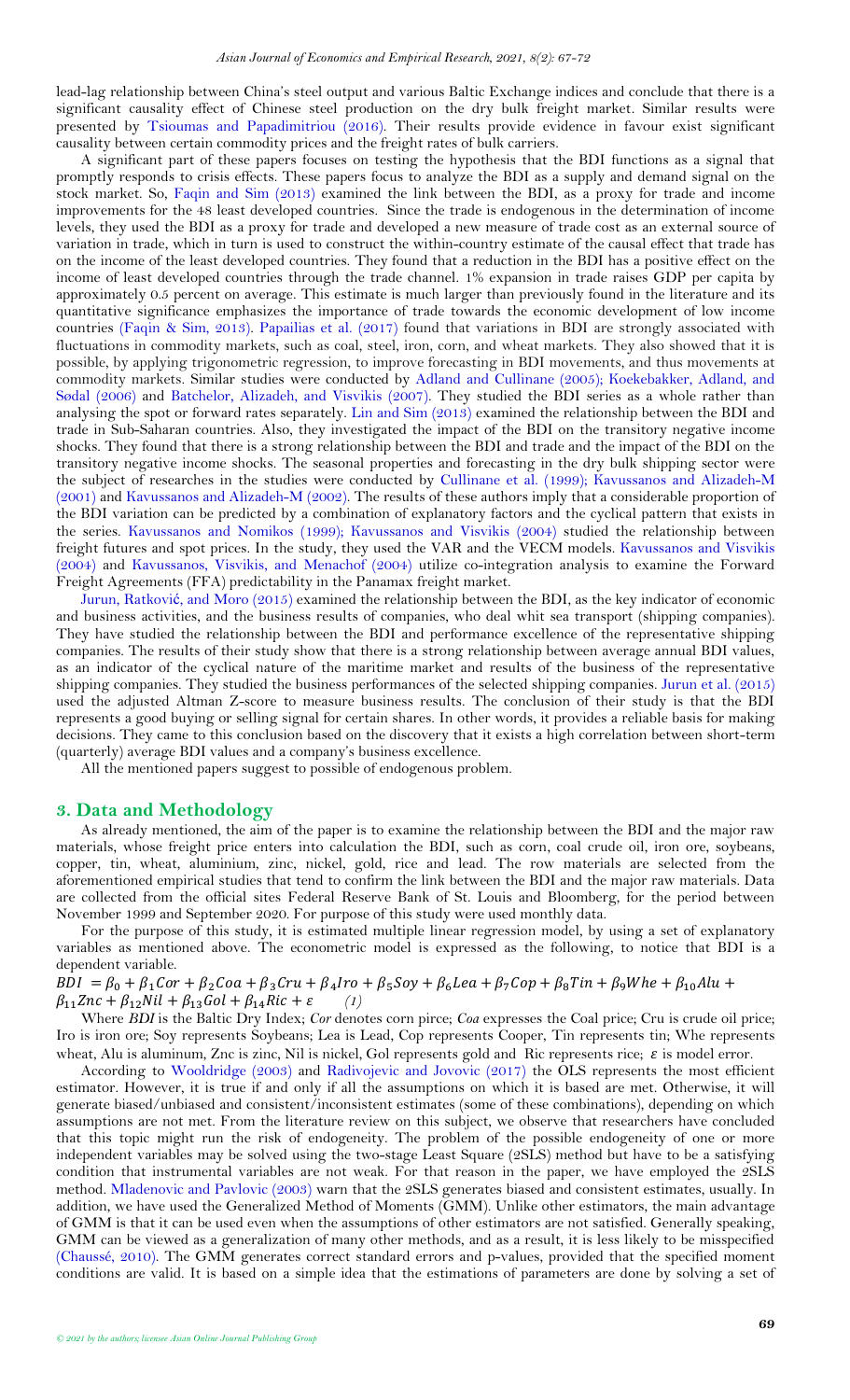<span id="page-3-3"></span>moment conditions. For the purpose of this study we are used one-step<sup>1</sup> IV-GMM. Since GMM depends only on moment conditions, it is a reliable estimation procedure for many models in economics and finance, especially for models which suffer from endogeneity problems, because it provides the efficient estimations of instrumental variables, under "orthogonality condition", instrumental variables and error term being orthogonal in the expectation sense (Radivojević [et al., 2019\)](#page-5-22).

# <span id="page-3-0"></span>**4. Empirical Analysis and Discussion of Results**

<span id="page-3-1"></span>[Table 1](#page-3-1) are shown the results of descriptive statistics of the data set. As can be seen from Table 1, BDI ranges from 306.9 to 10843.65, which indicates a very high disparity between minimum and maximum index values. The very high value of the standard deviation of the BDI testifies to a large fluctuation in the value of this index. It is similar in the case of the value of all commodities. The excess kurtosis is ranging from 4.84, in the case of the BDI index to -1.09, in the case of the cooper. This indicates that the BDI index has a significant leptokurtosis. The skewness of all the commodities and the index is different from zero, which indicates that they have asymmetric distribution. To identify a potential problem of multicollinearity in the next step was conducted an analysis of matrix correlation was. The matrix correlation is presented in [Table 2.](#page-3-2) As can be seen fro[m Table 2,](#page-3-2)

| Table-1. Descriptive statistic of selected variables. |            |            |         |         |            |         |            |         |  |
|-------------------------------------------------------|------------|------------|---------|---------|------------|---------|------------|---------|--|
|                                                       | <b>BDI</b> | <b>Cor</b> | Coa     | Cru     | <b>Iro</b> | Soy     | $\bf{Cop}$ | Lea     |  |
| Mean                                                  | 2268.77    | 164.72     | 73.21   | 60.62   | 67.44      | 336.30  | 5332.50    | 1621.46 |  |
| <b>Standard Deviation</b>                             | 2027.69    | 63.74      | 33.92   | 26.22   | 48.01      | 115.60  | 2353.37    | 753.00  |  |
| Excess Kurtosis                                       | 4.84       | 0.13       | 0.02    | $-0.70$ | $-0.61$    | $-0.74$ | $-1.09$    | $-0.86$ |  |
| <b>Skewness</b>                                       | 2.14       | 0.89       | 0.52    | 0.43    | 0.63       | 0.30    | $-0.35$    | $-0.23$ |  |
| Minimum                                               | 306.90     | 75.06      | 24.00   | 16.55   | 11.93      | 158.61  | 1377.38    | 412.61  |  |
| Maximum                                               | 10843.65   | 333.00     | 195.19  | 133.88  | 187.18     | 622.91  | 9880.94    | 3722.61 |  |
| No. obs.                                              | 251        | 251        | 251     | 251     | 251        | 251     | 251        | 251     |  |
|                                                       | Tin        | Whe        | Alu     | Zin     | Nic.       | Gol     | Ric        |         |  |
| Mean                                                  | 14726.08   | 184.20     | 1902.17 | 1944.61 | 15341.74   | 958.33  | 391.55     |         |  |
| <b>Standard Deviation</b>                             | 7022.54    | 64.56      | 414.70  | 798.11  | 7751.67    | 482.84  | 153.35     |         |  |
| Excess Kurtosis                                       | $-1.07$    | 0.08       | $-0.07$ | $-0.23$ | 4.30       | $-1.31$ | 1.04       |         |  |
| Skewness                                              | $-0.10$    | 0.82       | 0.77    | 0.39    | 1.74       | $-0.06$ | 0.69       |         |  |
| Minimum                                               | 3698.37    | 90.44      | 1283.53 | 748.81  | 4830.78    | 260.75  | 162.10     |         |  |
| Maximum                                               | 32347.69   | 403.81     | 3067.46 | 4381.45 | 51783.33   | 1971.17 | 1015.21    |         |  |
| No. obs.                                              | 251        | 251        | 251     | 251     | 251        | 251     | 251        |         |  |

To identify a potential problem of multicollinearity in the next step was conducted an analysis of matrix correlation. The matrix correlation is presented in [Table 2.](#page-3-2)

<span id="page-3-2"></span>

| 1 abie-2. Matrix correlation. |            |      |      |      |            |            |            |      |      |      |      |            |      |      |      |
|-------------------------------|------------|------|------|------|------------|------------|------------|------|------|------|------|------------|------|------|------|
|                               | <b>BDI</b> | Cor  | Coa  | Cru  | <b>Iro</b> | <b>Sov</b> | $\bf{Cop}$ | Tin  | Whe  | Alu  | Zin  | <b>Nic</b> | Gol  | Ric  | Lea  |
| <b>BDI</b>                    | 1.00       |      |      |      |            |            |            |      |      |      |      |            |      |      |      |
| Cor                           | $-0.03$    | 1.00 |      |      |            |            |            |      |      |      |      |            |      |      |      |
| Coa                           | 0.18       | 0.76 | 1.00 |      |            |            |            |      |      |      |      |            |      |      |      |
| Cru                           | 0.29       | 0.80 | 0.79 | 1.00 |            |            |            |      |      |      |      |            |      |      |      |
| Iro                           | $-0.23$    | 0.82 | 0.71 | 0.70 | 1.00       |            |            |      |      |      |      |            |      |      |      |
| Soy                           | 0.01       | 0.93 | 0.77 | 0.81 | 0.80       | 1.00       |            |      |      |      |      |            |      |      |      |
| $\mathop{\mathrm{Cop}}$       | 0.15       | 0.80 | 0.81 | 0.85 | 0.79       | 0.78       | 1.00       |      |      |      |      |            |      |      |      |
| Tin                           | $-0.09$    | 0.83 | 0.85 | 0.75 | 0.86       | 0.87       | 0.88       | 1.00 |      |      |      |            |      |      |      |
| Whe                           | 0.27       | 0.86 | 0.71 | 0.84 | 0.64       | 0.85       | 0.78       | 0.72 | 1.00 |      |      |            |      |      |      |
| Alu                           | 0.55       | 0.46 | 0.63 | 0.69 | 0.33       | 0.38       | 0.76       | 0.48 | 0.57 | 1.00 |      |            |      |      |      |
| Zin                           | 0.15       | 0.35 | 0.49 | 0.45 | 0.37       | 0.34       | 0.76       | 0.58 | 0.35 | 0.73 | 1.00 |            |      |      |      |
| Nic                           | 0.58       | 0.40 | 0.40 | 0.58 | 0.30       | 0.33       | 0.66       | 0.37 | 0.52 | 0.84 | 0.64 | 1.00       |      |      |      |
| Gol                           | $-0.31$    | 0.78 | 0.67 | 0.56 | 0.86       | 0.79       | 0.78       | 0.88 | 0.59 | 0.26 | 0.51 | 0.19       | 1.00 |      |      |
| Ric                           | 0.13       | 0.79 | 0.81 | 0.75 | 0.73       | 0.81       | 0.75       | 0.76 | 0.72 | 0.48 | 0.35 | 0.35       | 0.72 | 1.00 |      |
| Lea                           | 0.17       | 0.70 | 0.78 | 0.72 | 0.70       | 0.76       | 0.90       | 0.88 | 0.71 | 0.62 | 0.75 | 0.55       | 0.78 | 0.69 | 1.00 |

## **Table-2.** Matrix correlation*.*

As can be seen from [Table 2,](#page-3-2) there is a strong correlation (above 0.800) between certain commodities.

For this reason, eight variables were excluded from further analysis (Cor, Coa, Cru, Iro, Soy, Cop, Tin, Gol and Alu).By using the two different methods of estimation, two different results are illustrated in [Table 3.](#page-3-3)

As it can be seen in [Table 3,](#page-3-3) the results obtained from the 2TLS show that there are: 1) a positive and significant relationship between the BDI and the Nic– every increase in the Nic of 1% causes an increase of 0,217% in the BDI; 2) a positive and significant correlation between the Ric rate and the BDI - for every 1% increase in the value of rice, the NPLs rate will rise approximately for 4,17%; 3) a positive and significant relationship between the Lea and the BDI - every rise the Lea of 1% conducts to increase in value of the BDI approximately for 1,61%. This result is in line whit [\(Papailias et al., 2017;](#page-5-0) [Tsioumas & Papadimitriou, 2015;](#page-5-9) [Tsioumas & Papadimitriou,](#page-5-10)  [2016\)](#page-5-10).

The results obtained from the 2TLS, also, show that there are: 1) a negative and significant relationship between the Iro, as one of the main commodities for international trade, and the DBI index - for every rise of 1% in the Iro, the value of DBI will decrease for 35,95% and 2) a negative and significant correlation between Zin and the BDI - every increase in the Zin of 1% will impact to decrease of the BDI for 1.501%.

 $\overline{a}$ 

<sup>1</sup> Of the available two-step and one-step GMM, one-step GMM estimator is chosen due to the fact that in smaller sample sizes it tends to be less biased. (see [Arellano and Bond \(1991\)](#page-4-13)).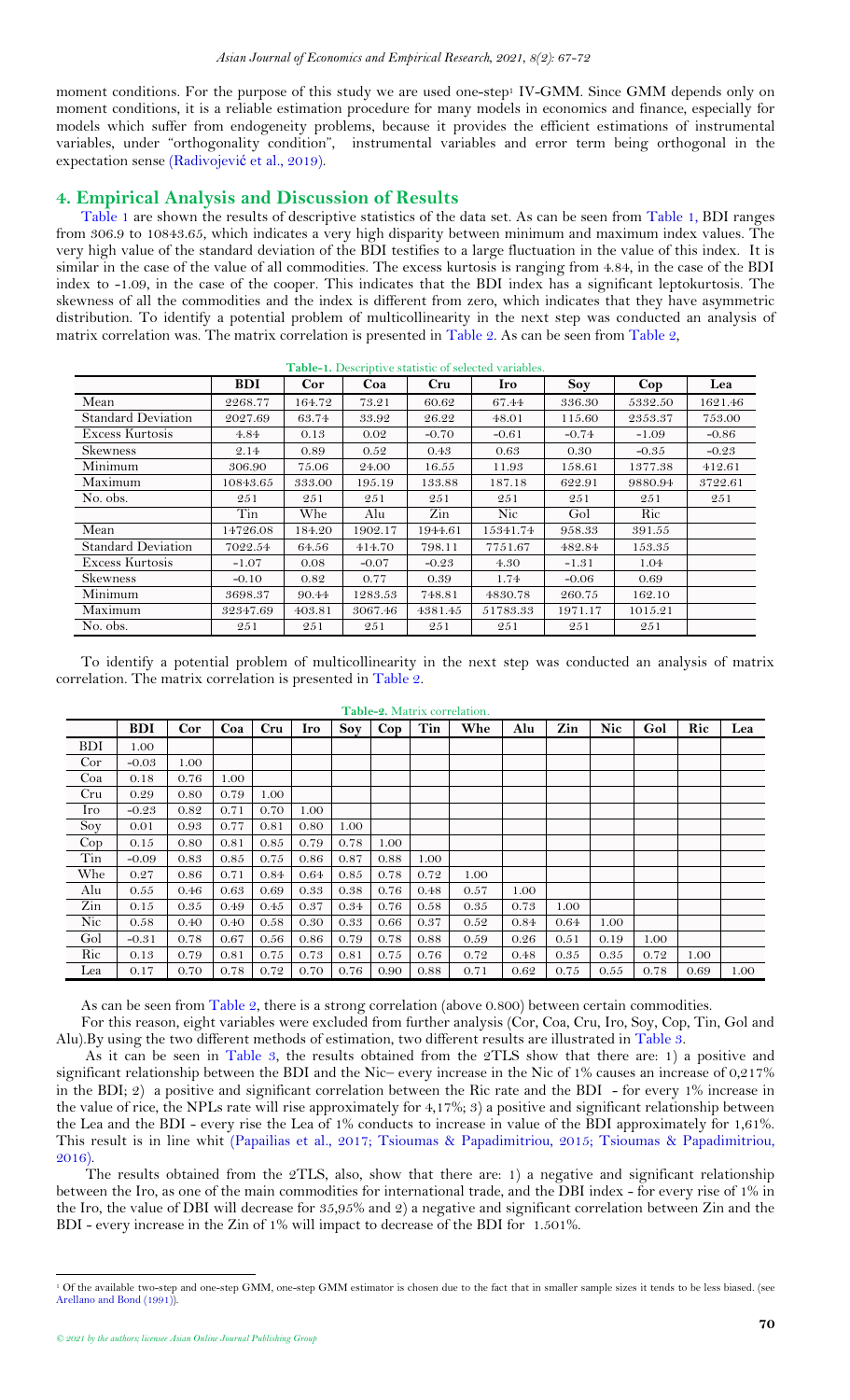| 2 SLS          |                                                         |                         |           |          |     |
|----------------|---------------------------------------------------------|-------------------------|-----------|----------|-----|
| Regessors      | Coefficient                                             | Std. Error              | t-ratio   | p-value  |     |
| const          | 525.294                                                 | 289.874                 | 1.812     | 0.071    | $*$ |
| Iro            | $-35.952$                                               | 2.378                   | $-15.12$  | < 0.0001 | *** |
| Whe            | $-2.633$                                                | 2.246                   | $-1.173$  | 0.242    |     |
| Zin            | $-1.501$                                                | 0.179                   | $-8.386$  | < 0.0001 | *** |
| Nic            | 0.217                                                   | 0.014                   | 15.610    | < 0.0001 | *** |
| Ric            | 4.178                                                   | 0.791                   | 5.280     | < 0.0001 | *** |
| Lea            | 1.610                                                   | 0.240                   | 6.695     | < 0.0001 | *** |
| R-squared 0.71 |                                                         | Adjusted R-squared 0.70 |           |          |     |
|                | Hausman test -Chi-square(1) = 4.41037 p-value = $0.035$ |                         |           |          |     |
|                | Weak instrument test - F-statistic $(1, 243) = 1110.79$ |                         |           |          |     |
| One-step GMM   |                                                         |                         |           |          |     |
| Regessors      | Coefficient                                             | Std. Error              | z-ratio   | p-value  |     |
| const          | 300.320                                                 | 381.020                 | 0.790     | 0.431    |     |
| Iro            | $-36.24$                                                | 3.550                   | $-10.090$ | < 0.0001 | *** |
| Whe            | 0.450                                                   | 2.819                   | 0.160     | 0.872    |     |
| Zin            | $-1.385$                                                | 0.183                   | $-7.560$  | < 0.0001 | *** |
| Nic            | 0.207                                                   | 0.021                   | 9.570     | < 0.0001 | *** |
| Ric            | 3.800                                                   | 1.344                   | 2.830     | < 0.005  | *** |
| Lea            | 1.451                                                   | 0.295                   | 4.930     | < 0.0001 | *** |

**Table-3.** 2STLS and one-step GMM method results.

**Note:** \*\*\*, \*\*, \* indicate significance on 1%, 5% and 10% respectively.

The one-step GMM method is given similar results: 1) there is a positive and significant relationship between the BDI and the Nic – every increase in the Nic of 1% causes an increase of 0,207% in the BDI; 2) a positive and significant correlation between the Ric rate and the BDI - for every 1% increase in the value of rice, the NPLs rate will rise approximately for 3,8%; 3) a positive and significant relationship between the Lea and the BDI - every rise the Lea of 1% conducts to increase in value of the BDI approximately for 1,45%.

The results obtained from the one-step GMM, also, show that there are: 1) a negative and significant relationship between the Iro and the DBI index - for every rise of 1% in the Iro, the value of DBI will decrease for 36,24% and 2) a negative and significant correlation between Zin and the BDI - every increase in the Zic of 1% will impact to decrease of the BDI for 1.385%.

Both methods suggest that there is no significant relationship between the Whe and the BDI index.

### <span id="page-4-0"></span>**5. Conclusion**

In this paper, we have examined the relationship between the BDI and major raw materials, whose freight enters the calculation of the value of the BDI index. The aim of the paper was to examine whether the changes in the value of these raw materials affect the changes in the value of BDI, and to what extent they affect it. For purpose of the studies, we have used a multiple linear regression model. To estimation of the model parameters, we have used the 2SLS and GMM estimator. The survey covers the period from the day the indexes were created to the present day. This period includes two major economic crises: the great economic crisis of 2008 and the current crisis caused by the Covid-19 pandemic.

The findings of this research suggest that iron ore has a crucial deterministic role for the BDI unveiling that the value of this raw material is opposite linked to the value of the index. Also, the findings of this research suggest that there is a negative and significant correlation between zinc and the BDI.

The results of the paper imply that there is a positive and significant relationship between Lean and the index and between index and nickel, and index and rice. We did not find that there is a significant relationship between the BDI index and wheat. This result is not in line with mentioned studies.

#### <span id="page-4-1"></span>**References**

<span id="page-4-10"></span>Adland, R., & Cullinane, K. (2005). A time-varying risk premium in the term structure of bulk shipping freight rates. *Journal of Transport Economics and Policy (JTEP), 39*(2), 191-208. Available at: https://doi.org/10.1111/j.1467-629x.1995.tb00287.x.

<span id="page-4-13"></span>Arellano, M., & Bond, S. (1991). Some tests of specification for panel data: Monte Carlo evidence and an application to employment equations. *The Review of Economic Studies, 58*(2), 277-297. Available at: https://doi.org/10.2307/2297968.

<span id="page-4-4"></span>Bank. (2020). *Implication of COVID19 for commoditeis. Commodity Markets Outlook, April*. Washington D.C: International Bank for Reconstruction and Development.

<span id="page-4-11"></span>Batchelor, R., Alizadeh, A., & Visvikis, I. (2007). Forecasting spot and forward prices in the international freight market. *International Journal of Forecasting, 23*(1), 101-114. Available at: https://doi.org/10.1016/j.ijforecast.2006.07.004.

<span id="page-4-6"></span>Beenstock, M., & Vergottis, A. (1989a). An econometric model of the world market for dry cargo freight and shipping. *Applied Economics, 21*(3), 339-356. Available at: https://doi.org/10.1080/758522551.

<span id="page-4-7"></span>Beenstock, M., & Vergottis, A. (1989b). An econometric model of the world tanker market. *Journal of Transport Economics and Policy, 23*(3), 263-280.

<span id="page-4-12"></span>Chaussé, P. (2010). Computing generalized method of moments and generalized empirical likelihood with R. *Journal of Statistical Software, 34*(1), 1-35.

<span id="page-4-8"></span>Cullinane, K. P. B., Mason, K. J., & Cape, M. B. (1999). *Forecasting the baltic freight index: Box–Jenkins revisited. In: Meersman H, Van de Voorde E, Winkelmans W (eds), World transport research.* Paper presented at the Selected Proceedings of the 8th World Conference on Transport Research, Transport modes and systems. Elsevier Science, Amsterdam.

<span id="page-4-5"></span>Driehuis, W. (1970). An econometric analysis of liner freight rates. *Review of World Economics, 104*(1), 96-119. Available at: https://doi.org/10.1007/bf02708585.

<span id="page-4-2"></span>Faqin, L., & Sim, N. C. (2013). Trade, income and the baltic dry index. *European Economic Review, 59*, 1-18. Available at: https://doi.org/10.1016/j.euroecorev.2012.12.004.

<span id="page-4-9"></span>Geman, H., & Smith, W. O. (2012). Shipping markets and freight rates: An analysis of the Baltic Dry Index. *The Journal of Alternative Investments, 15*(1), 98-109. Available at: https://doi.org/10.3905/jai.2012.15.1.098.

<span id="page-4-3"></span>Hassan, M. K., Sanchez, B., & Yu, J.-S. (2011). Financial development and economic growth: New evidence from panel data. *The Quarterly Review of Economics and Finance, 51*(1), 88-104.